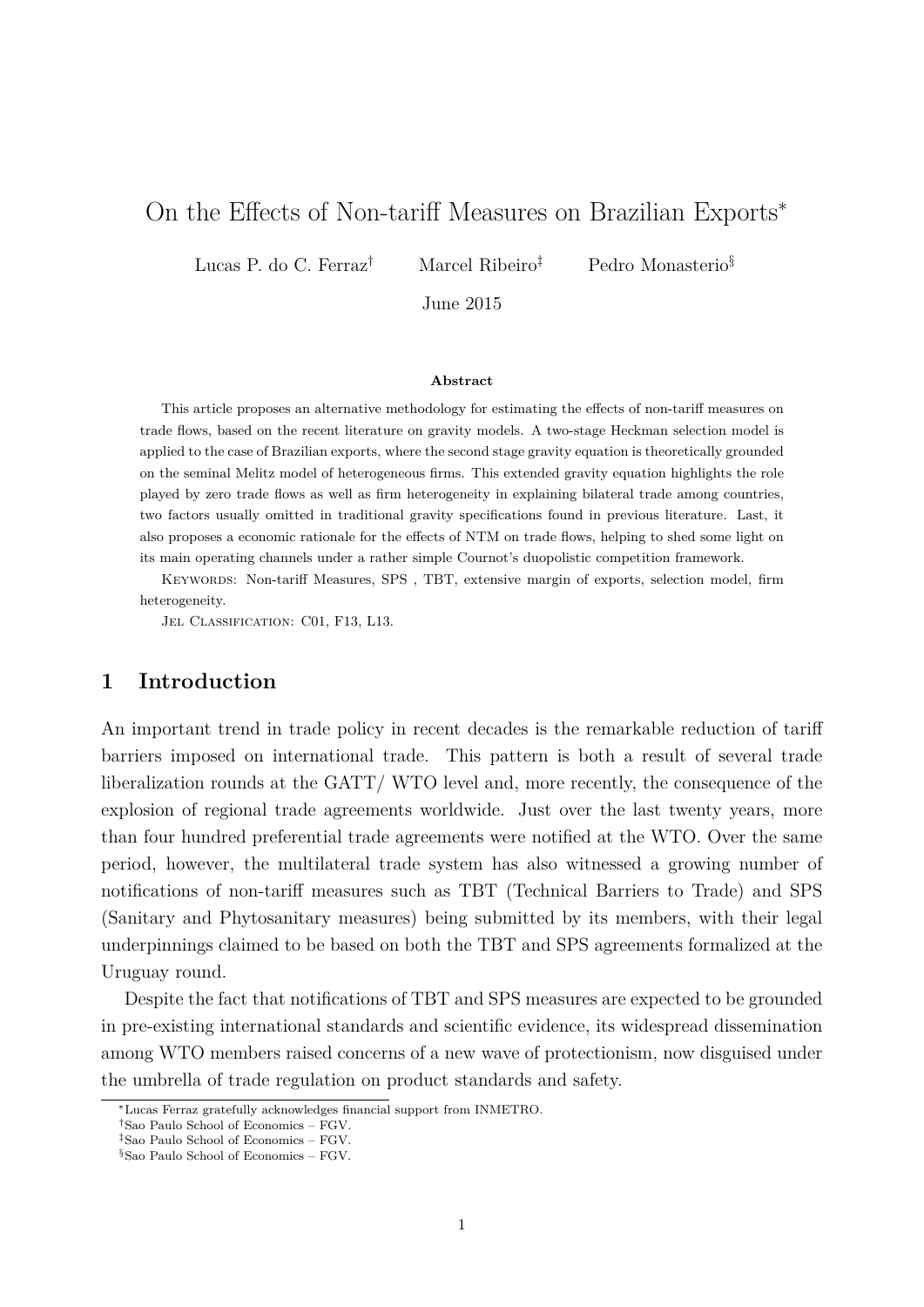Surprisingly, there is a scarce literature on the effects of such regulations on international trade, specially in the case of Brazil. Based on a comprehensive data set and addressing some recent criticisms on the correct specification of gravity models, this paper tries to fill this gap, bringing new evidence on the impacts of TBT and SPS measures over Brazilian exports. Moreover, it also proposes a simple economic rationale for the effects of those measures on trade flows, based on standard oligopoly theory.

## **2 Related Literature**

According to the WTO (World Trade Organization), Sanitary and Phytosanitary (SPS) measures may be defined as any measures applied: (1) "to protect human or animal life from risks arising from additives, contaminants, toxins or disease-causing organisms in their food; (2) to protect human life from plant - or animal - carried diseases; (3) to protect animal or plant life from pests, diseases, or disease-causing organisms; (4) to prevent or limit other damage to a country from the entry, establishment or spread of pests". By the same token, Technical Barriers to Trade (TBT) "cover all technical regulations, voluntary standards and the procedures to ensure that these are met, from car safety to energy-saving devices, to the shape of food cartons. TBT measures can still cover topics related to human health such as pharmaceutical restrictions or the labeling of cigarettes, nutrition claims and concerns, quality and packaging regulations".

SPS and TBT measures are generally classified as non-tariff measures (NTM). Most of the empirical studies on the effects of NTM on bilateral trade flows are based on standard gravity models. Regardless of the real objectives of the imposition of non tariff measures such as TBT and SPS by importing countries, several of existing studies have pointed out their likely negative effects on trade (Leamer; 1990; Moenius; 2004; Disdier et al.; 2008; Kee et al.; 2009).

Interestingly, a recent debate on the possible existence of misspecifications in standard gravity equations raised serious concerns over the credibility of many previous empirical studies using gravity models and addressing a broad set of issues in trade theory. In this regard, the work by Anderson and van Wincoop (2003) highlighted the importance of controlling for "remoteness" in gravity equations, being the first article to formally address this issue, based on a theoretical model of monopolistic competition. The work by Silva and Tenreyro (2006) points out to another possible misspecification problem in gravity regressions, suggesting that under heteroskedasticity, the parameters of log-linearized gravity models estimated by OLS may lead to biased estimates of the true elasticities. More recently, another influential work by Helpman et al. (2008) raised the issue on the existence of firm heterogeneity and also on the correct treatment of zero trade flows in traditional gravity equations, prompting a quite new generation of empirical studies addressing specification concerns such as the existence of sample selection bias and the influence of heterogeneous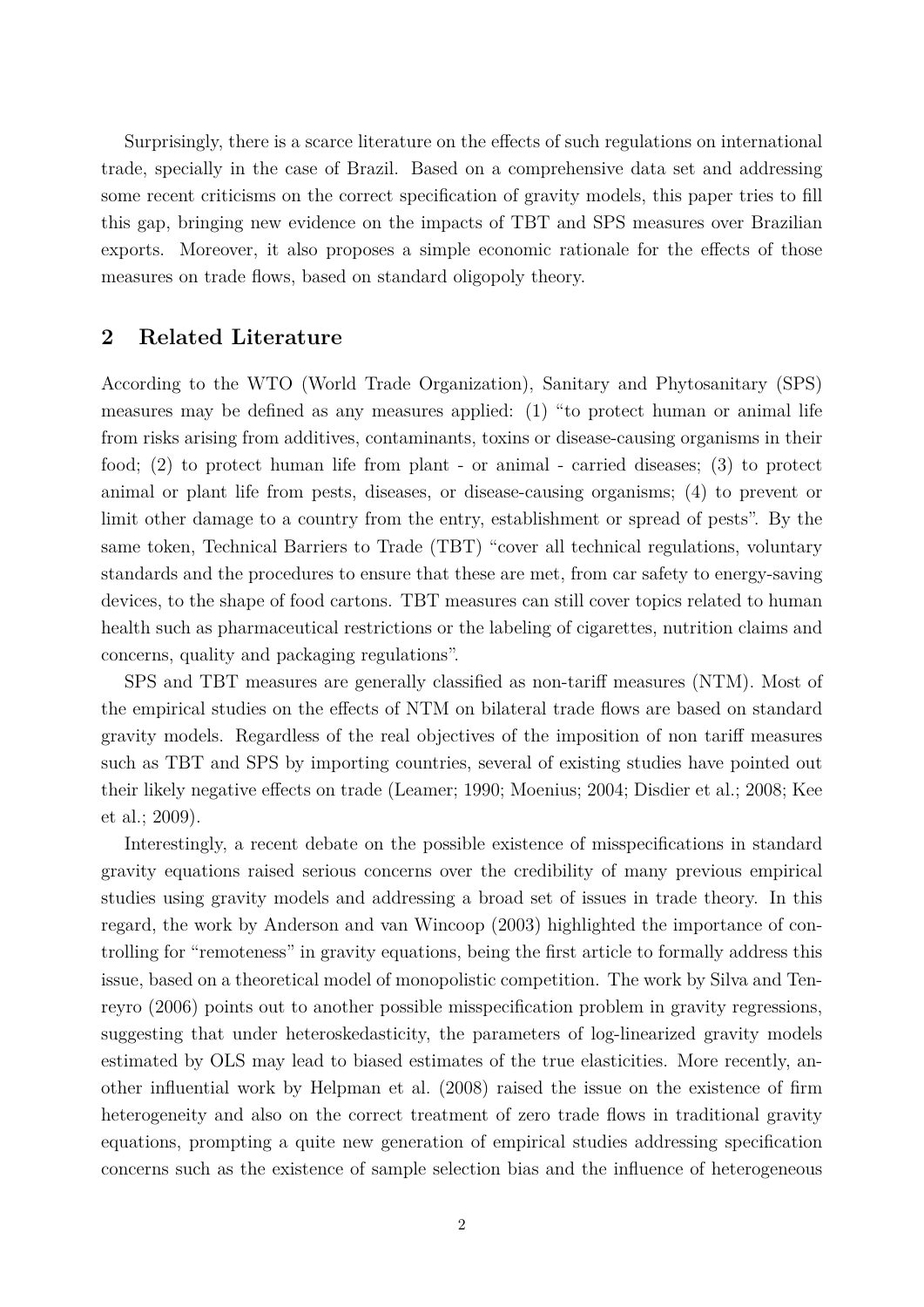firms in gravity equations. Among this new generation of empirical studies addressing the impacts of NTM on trade flows are Disdier and Marette (2010) and Crivelli and Groschl (2012). Both studies take into consideration the possible existence of sample selection bias in their gravity equations but ignore the issue of firm heterogeneity.

According to the work by Helpman et al. (2008) if the probability to become an exporter is correlated to the decision on how much to export, the estimated impact of NTM on trade flows using standard gravity OLS regressions are likely to be downward biased. Regarding firm heterogeneity, the authors point out that standard gravity equations "confound the effects of trade barriers on firm-level trade with their effects on the proportion of exporting firms". Accordingly, if firm heterogeneity is not somehow included as a explanatory variable in standard gravity equations, its absence may induce an upward bias on the estimated effects of NTM on trade flows.

The issue of sample selection bias in gravity models can be properly addressed through the Heckman's selection model (Heckman; 1979). In this article, we use Heckman's model on its two-stage version. The first stage specifies a Probit model which (ceteris paribus) estimates the impact of a NTM on the probability of a firm to become an exporter. The first stage also estimates the inverse Mills ratio (the so called Heckman's lambda) that must be added as a additional explanatory variable in the (second stage) standard gravity equation. Its noteworthy that the second stage equation estimates the impact of a NTM on bilateral trade flows, conditional on the fact that firms are already exporters.

The issue of firm heterogeneity can be also addressed in the second stage gravity equation through the fraction of exporting firms in each sector. Based on the seminal model of heterogeneous firms by Melitz (2003), Helpman et al. (2008) show that the fraction of exporting firms in each exporting sector and bilateral trade flow can be estimated based on the inverse of the cdf of the unit-normal distribution applied to the estimated first stage probabilities of a firm to become an exporter. The estimated fraction of exporting firms in each sector for each bilateral trade flow can then be added as a regressor in the second stage standard gravity equation.

This article is organized in three more sections. The next section (section 3) explains in detail how the database for our panel estimates was built. Section 4 shows the results of our estimations and discusses the main issues involved. Section 5 concludes.

### **3 Sample and Non-tariff Measures Database**

#### **3.1 Sample**

Brazilian exports (in current dollars) as well as import tariff data were obtained from the World Integrated Trade Solutions (WITS) of the World Bank. The data are annual from 2006 to 2013, according to the four-digit classification of the Harmonized System (HS04).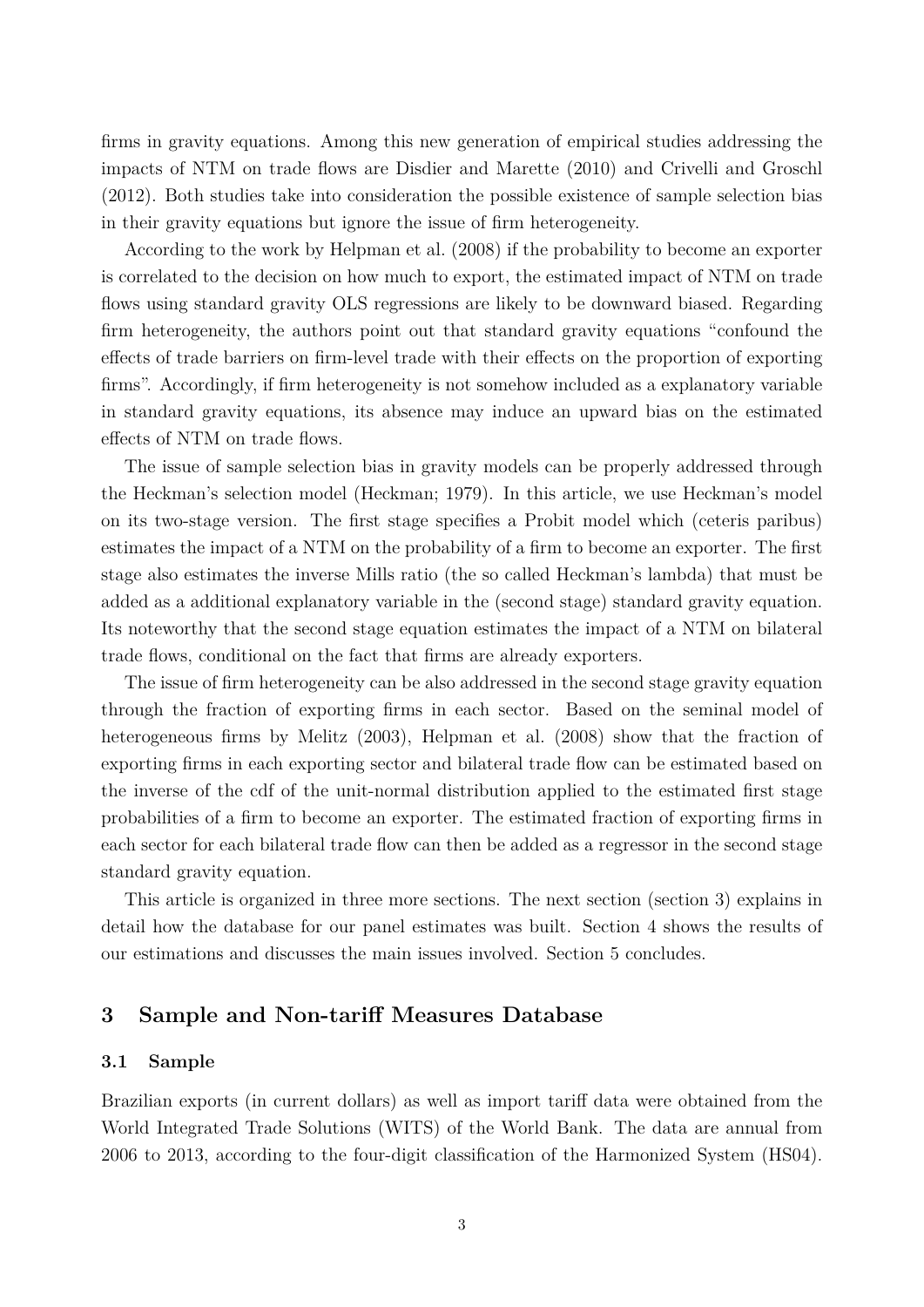We could have used data at the HS06 disaggregated level, but the notifications are defined mostly in four digits or less. Tariff data used in this work are sectoral simple averages. The advantage of using simple averages - rather than the weighted averages by trade flows - is to circumvent possible endogeneity in the estimation procedure.

Tariff data has many missings which would decrease our sample four fold. In order to fill as many as possible missings with a simple but reasonable rule, we proceeded as follows. When there was missing information on applied tariffs for a product *j*, importer *i* at period *t*, we used the mean tariff over countries form the same product and year. When the missing data was from a country member (not member) from Mercosur, we used the mean from countries members (not members) of Mercosur. One can think of this procedure as representing the notion of the Most Favored Nation (MFN) clause, which is the usual treatment of tariffs in the GATT (General Agreement on Tariffs and Trade) legal framework. Strictly speaking, the MFN clause would input this importing country to replace its missing import tariff to a value equal to the minimum import tariff among countries which do not have a FTA or PTA with this particular country. Since this would change substantially the distribution of tariffs, we believed it would be more reasonable to input the mean. Most importantly, our results are robust to the exclusion of tariffs from the sample.

GDP data were obtained from the World Bank. We used GDP data in current dollars since the 4-digit export data is only available in current dollars as well. We also used sea transport costs associated with importing from the Trading Across Borders database (Doing business, World Bank). More specifically, we use the number of documents required to import as an excluded variable in our two-step Heckman selection model.

The information on non-tariff measures (TBT and SPS) applied to Brazilian exports was mostly sourced from World Trade Organization (WTO) database. It will be explained in detail in the next subsection.

Our sample consists of 179 importers (countries and territories), 1222 (HS04) products observed over eight years, from 2006 to 2013. The time span was limited by the availability of sea transport costs which starts at 2006 for most of countries.

#### **3.2 Building a database on non-tariff measures applied to Brazilian exports**

WTO members must notify their non-tariff measures as required by the SPS and TBT agreements. Notifications are multilateral, i.e., they apply to all WTO members. The notifications from 1995 to 2013 are available in the Integrated Trade Intelligence Portal (I-TIP) of WTO. Notification is a document issued by a importing country which describes the requirements imposed on its imports of several products. This includes both the product coverage of the measure and their Harmonized Classification System (HS) code. This classification may be HS02, HS04 or HS06 depending on the details of the requirements. However, only 34.6% of the existing notifications describes its HS code. To circumvent this problem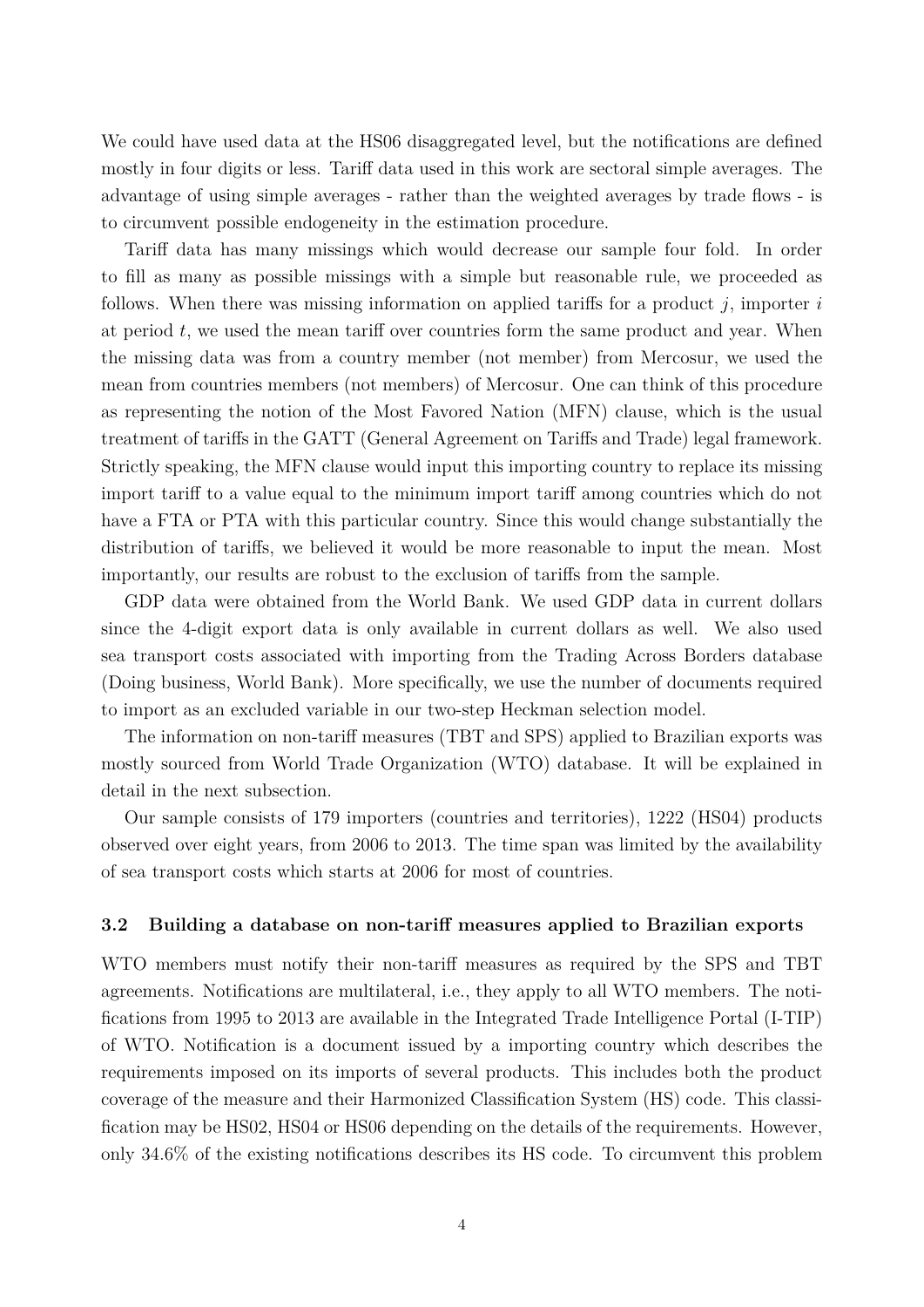we used additional information available from other sources such as the Brazilian National Institute of Metrology, Quality and Technology (Inmetro) and the Centre for WTO Studies (CWS). While Inmetro provided us product codes for additional TBT notifications, the CWS provided the codes for the additional SPS notifications. Data from Inmetro start in 2001. Product codes were available at the HS04 level.

We defined a non-tariff measure as a specific criteria imposed by an importing country over the exports of its trade partners with respect to a specific product. Therefore, one notification may define several measures. Thus, our measure of NTM was constructed by the following steps. First, we assigned notifications to their respective HS04 products. The following criteria was used: i) notifications with regard to HS02 codes were assigned to all of its breakdowns of HS04 codes; ii) notifications with regard to HS06 codes were discarded since the export data are in HS04 level;<sup>1</sup> iii) the notifications belonging to the European Union were assigned to their respective members taking into account the date of entry for each country.

The literature usually usually treats the UE as a single country when it comes to member countries notifications of SPS and TBT measures. However, when working with panel data this may be misleading since the number of UE member countries increases over time in the sample. This is particularly important as the UE is one of the most active issuers of TBT and SPS notifications as well as one of Brazil's main trade partners.

The construction of the dummy variable for measures, *NTMijt*, followed the criteria below:

$$
NTM_{ijt} = \begin{cases} 1 & \text{if } t \ge \tau_{ij} \\ 0 & \text{if } t < \tau_{ij} \end{cases}
$$

where *t* denotes year and  $\tau_{ij}$  is the first the year when the importing country *i* notified a given TBT, SPS or both measures on product *j.*  $SPS_{ijt}$  and  $TBT_{ijt}$  dummies are defined analogously but only using TBT or SPS measures. Implicitly, its was assumed that, once notified, measures do not expire. For instance, a SPS measure issued in 2002 will not only impose restrictions in that year but over all years afterwards. In principle, countries may withdraw their notifications, but the WTO database do not provide this information. In practice, however, we believe that new measures usually impose more restrictive requirements over pre-existing ones, so that authorities do not bother to withdraw the less restrictive measures.

Figure 1 shows the number of new measures adopted from 1995 to 2013 for all countries in the sample, from the perspective of exporting firms in Brazil. It is clear that the number of measures have increased in the 2000's. However, it is important to point out that we had limited information on the notifications of TBT measures before 2001, as the dataset sourced from INMETRO starts at this year. When it comes to SPS measures, our dataset

<sup>1</sup>The notifications limited to their HS06 code descriptions represented 0.32% of the notifications in the database.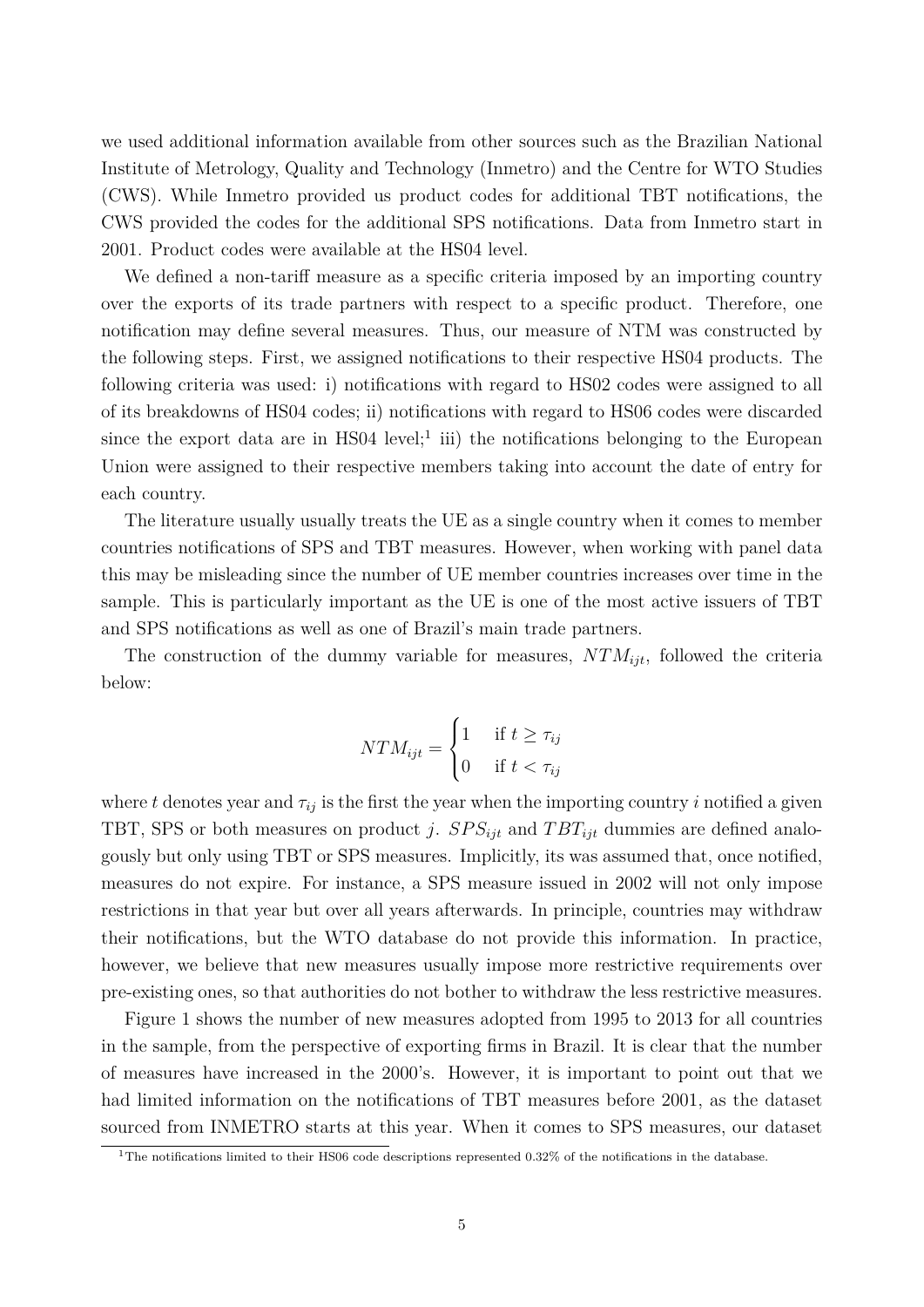

Figure 1: Adoption of new SPS and TBT by year

from CWS starts in 1995.

Notwithstanding the fact that our sample starts in 2006, we used information from NTM issued from 1995 up to 2013, as they get accumulated through time.

It is important to acknowledge the distribution of measures among products. Figure 2 reveals this information at the two-digit classification of the harmonized system (HS02). While SPS measures are widespread over agricultural chapters, TBT measures tend to be concentrated in a few chapters related to manufacturing activities. <sup>2</sup>

Moreover, chapters related to agribusiness are heavily affected by both types of measures. Therefore, it is important to distinguish the effects of these types of measures on producing firms in exporting countries, since they affect different sectors as well as are likely to impose distinct requirements on imports.

In this study, the dummy variables for TBT and SPS measures treat in a symmetric way the intrinsic potential for each of those measures to affect trade flows. Obviously, this could lead to misleading conclusions about their impacts on trade flows since their effects could be very different in terms of trade restrictiveness. To our knowledge, there is no paper in the literature that was able to classify each of these measures according to their potential to affect trade flows in a satisfactory way. The treatment of each SPS and TBT measures by their potential to affect trade flows would demand, to say the least, a very time consuming

<sup>2</sup>The most affected chapter by SPS measures is 02 (Meat). For TBT, the most affected chapters are 84 (Machinery and Mechanical appliances) and 85 (Electrical machinery and equipment.)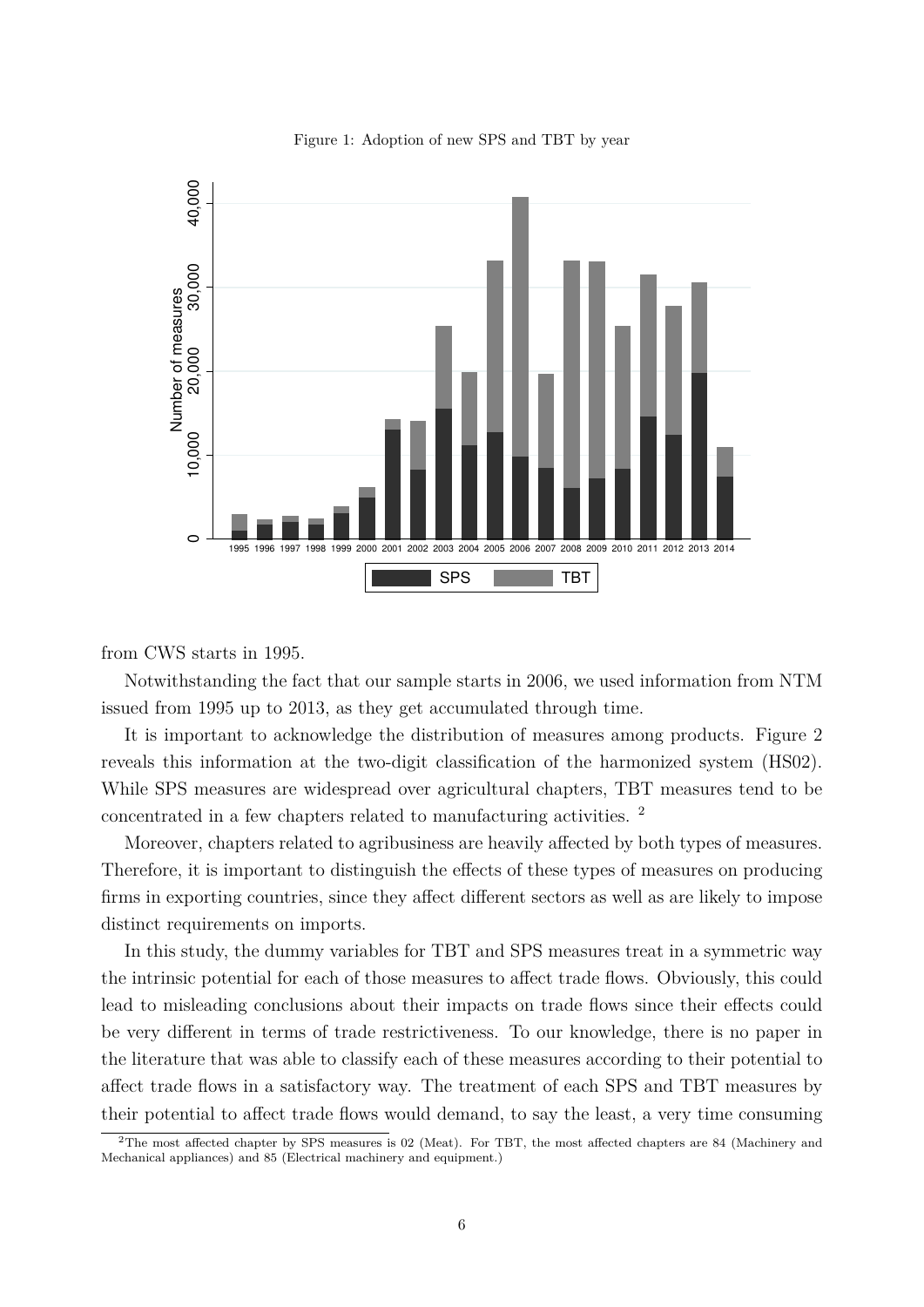

Figure 2: Adoption of new SPS and TBT by product

and deep technical examination of each existing measure, with quite uncertain and likely questionable results. Therefore, this issue is out of the scope of this work.

# **4 Empirical strategy**

The literature quantifying the impacts of NTM on trade flows is scarce and generally uses linear regression models.<sup>3</sup> One exception, for instance, is Crivelli and Groschl (2012) which uses the same econometric framework as the one applied in this article but only for a limited number of sectors and for a specifc set of NTM related to specific trade concerns.

Helpman et al. (2008) shows that to measure barriers to trade properly it is essential to take into account the extensive margin decision, i.e., whether to export or not. Therefore, empirical works on gravity models should also take into consideration zero bilateral trade flows between countries in the sample, which usually account for a large share of the observations. This point is even more pronounced in our sample since we use bilateral trade data at the HS04 level. Therefore, the probability of a particular product not being traded by a pair of countries is much larger than the probability of that pair not to trade at all. Therefore, the extensive margin is even more critical in our case.

Figure 3 show the share of observations by year depending on whether bilateral trade flows are zero or positive as well as whether it is affected by measures or not. Some points

<sup>3</sup>See, for instance, Disdier et al. (2008) and Fontagné et al. (2005).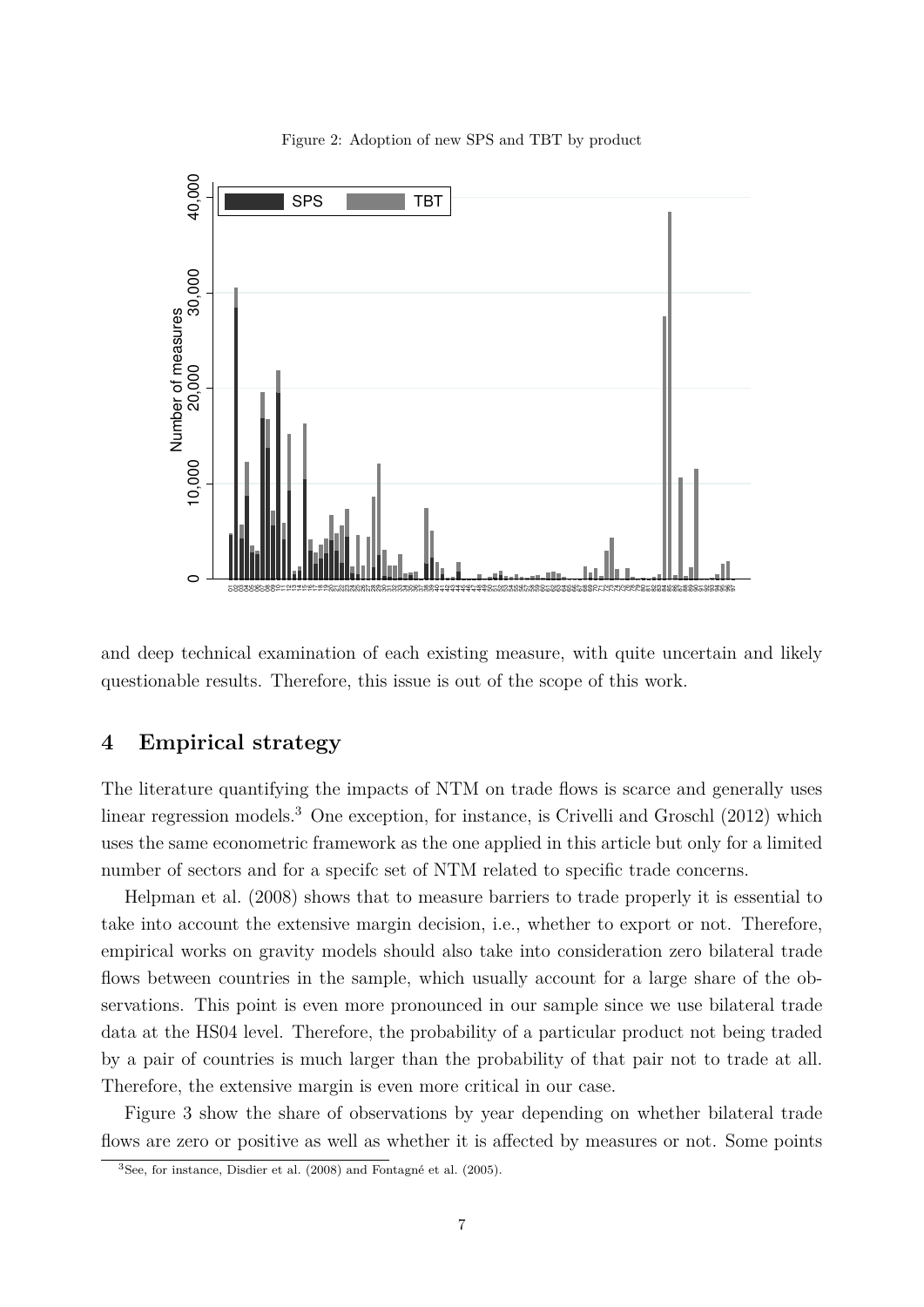are noteworthy. First, around 80% of the observations in the sample correspond to zero trade flows, which would be neglected in the case of simple OLS regressions. Second, over 10-15% of the zero trade flows are affected by a NTM. If the absence of trade were induced by the presence of a NTM one would underestimate the effects of the NTM on trade if not taking this into account. Finally, the NTM coverage is broad once the majority of the Brazilian exporting products are affected by at least one NTM.



Figure 3: Trade and Non-tariff Measures

Note: Author's calculations based on 179 importing countries and 1222 HS04 products.

Existing NTM are likely to impose higher fixed and/or variable costs for exporting firms in order to attend the required standards. This explain why a NTM is usually viewed as a trade barrier. Despite of that, there are alternative channels through which a NTM can actually induce higher exports from affected countries. For instance, it may be the case that compliance with a NTM could increase foreign demand for exporting firms, so long as importers associate complying behavior to higher quality producers. Another important channel that can lead to higher exports after a NTM is imposed is through its general equilibrium effects. Since NTM are multilateral in nature and exporting firms are heterogeneous in productivity, the expected change in relative international production costs due to compliance with a given NTM tend to favor the most productive players in the export market.

Therefore, applied works on the effects of NTM on trade flows should not take for granted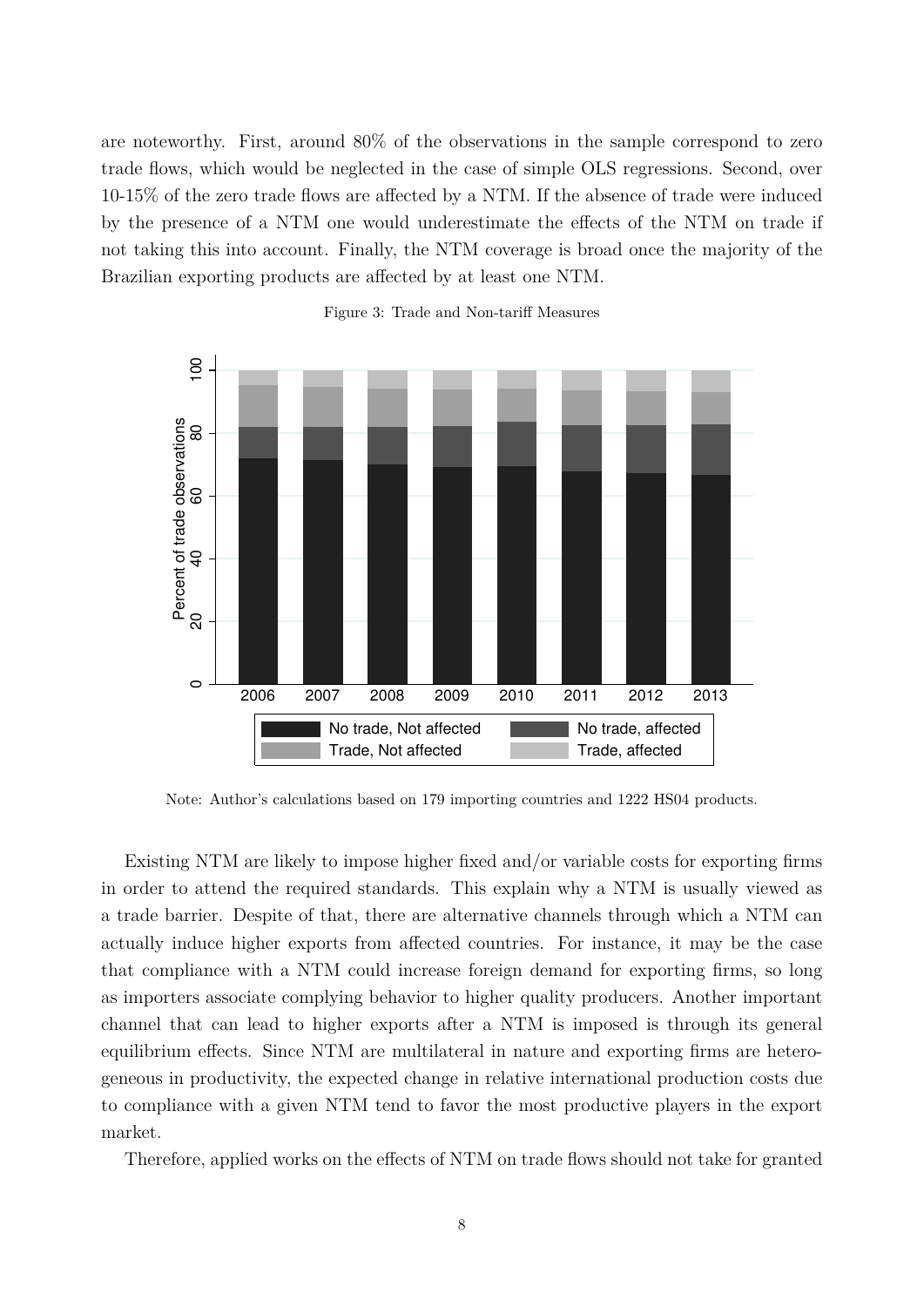that they operate as legal barriers to trade as its is assumed, for instance, in Kee et al. (2009). As a matter of fact, our results show that there are products which are affected positively by both TBT and SPS measures as well as products which are affected negatively by them. Most importantly, NTM may also affect the extensive margin of trade, which standard linear regression gravity models, by its very nature, are not able to capture.

Therefore, we follow the specification by Helpman et al. (2008) where the extensive margin decision of a exporting firm is represented by the following Probit model (first stage equation in Heckman's two-stage model):

$$
\rho_{ijt} \equiv Pr(T_{ijt} = 1|W^*) = \Phi\left(\beta^* N T M_{ijt} + Z_{ijt} \theta^* + \alpha_i^* + \gamma_j^* + \eta_t^*\right)
$$
\n(1)

where  $T_{ijt}$  is an indicator variable which is equal to one if there are positive Brazilian exports of product *j* to country *i* in period *t*.  $W^* = \left( N^T M_{ijt} Z_{ijt} \alpha_i^* \gamma_j^* \eta_t^* \right)$  denote the vector of all observables. The intensive margin decision is given originally by the following specification (second stage equation):

$$
y_{ijt} = \beta N T M_{ijt} + \beta \lambda \hat{\lambda}_{ijt} + \log(\beta_z \exp(\hat{z}_{ijt} + \hat{\lambda}_{ijt}) - 1) + X_{ijt}\theta + \alpha_i + \gamma_j + \eta_t + \varepsilon_{ijt} \tag{2}
$$

with  $\varepsilon_{ijt} \sim \mathcal{N}(0, \sigma^2)$  that has correlation  $\rho$  with the structural error from first step.  $y_{ist}$ denote the (FOB) value of exports of a HS04 product *j* from Brazil, in period *t*, to destination *i*. The parameters  $\alpha_i(\alpha_i^*), \gamma_j(\gamma_j^*)$  and  $\eta_t(\eta_t^*)$  are dummies of importers, products and years, respectively.  $X_{ijt}$  is a vector for a standard set of gravity control variables and  $Z_{ijt}$  is the vector which includes  $X_{ijt}$  as well as the excluding variable from the first stage equation.

The variables  $\hat{z}_{ijt} = \Phi^{-1}(\hat{\rho}_{ijt})$  and  $\hat{\lambda}_{ijt} \equiv \lambda(\hat{z}_{ijt}) = \frac{\phi(\hat{z}_{ijt})}{\Phi(\hat{z}_{ijt})}$  denote firm heterogeneity and the inverse Mills ratio (non-selection hazard) which are constructed based on the extensive margin estimation. The inverse Mills ratio control for the extensive margin decision from the first stage equation (possible selection bias due to existing zero trade flows). Following the specification by Helpman et al. (2008) and given that our data is disaggregated at the product level, the variable  $\hat{z}_{ijt}$  represents the within-product Brazilian firm heterogeneity.

Equation (2) is an extended gravity equation that can be derived from the Melitz model of heterogeneous firms (Melitz (2003)), as described in detail by Helpman et al. (2008). However, as discussed by Helpman et al. (2008), their findings on the relevance of sample selection bias and firm heterogeneity in gravity equations are robust to any other formulations, including linear versions of equation (2). Due to the large dimension of our sample, the non-linear gravity specification proved extremely time consuming, requiring several days for a single simulation. Therefore, we opted for the linear specification of equation (2), replacing the term in logs (on its right-hand side) by the single variable  $\hat{z}_{ijt}^4$ .

<sup>&</sup>lt;sup>4</sup>This same linear version of equation (2) is also tested in Helpman et al. (2008) showing outstanding robustness. In order to avoid colinearity, the variables  $\hat{z}_{ijt} = \Phi^{-1}(\hat{\rho}_{ijt})$  and  $\hat{\lambda}_{ijt} \equiv \lambda(\hat{z}_{ijt}) = \frac{\phi(\hat{z}_{ijt})}{\Phi(\hat{z}_{ijt})}$  will be tested separately.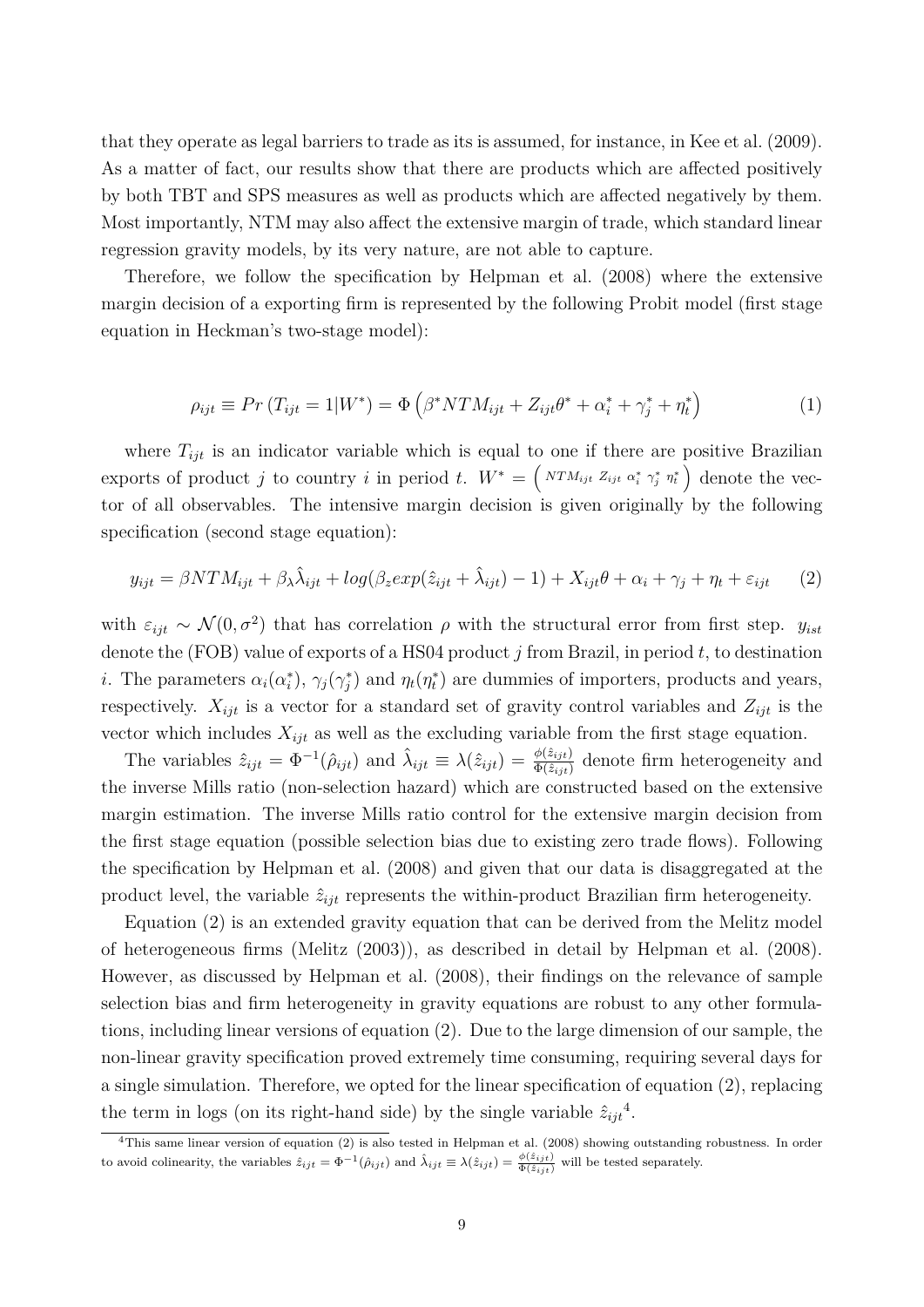Control variables includes importer's GDP and applied tariffs. Since we are estimating the effects of non-tariff measures on Brazilian exports it is essential to include tariffs in the gravity equation, once NTM might be used as protectionist instruments replacing standard tariff barriers. Since Brazil is the only exporter in the sample, the importer country fixed effects controls for all time-invariant conventional gravity variables such as distance, common religion, language and legal origin, land border, colonial ties and so on.

For appropriate identification of Heckman's second stage equation, we selected variables to be excluded from the second stage equation (where they must have no explanatory power) but to be included in the first stage. In this regard, Helpman et al. (2008) use information on the regulation costs of firm entry at the country pair level. More specifically, they build a country pair index on the number of documents and time required to start a business. This article uses regulation costs that are trade-specific and so we believe this must be a more appropriate instrument. Therefore, the number of documents required to import a standardized cargo by sea at the destination country was selected as the excluded variable in the first stage<sup>5</sup>. This information was sourced from the Trading Across Borders database (Doing Business, World Bank).

Even though we controlled for product fixed effects, there are roughly two reasons for the effects of NTM to be different across sectors. First, Brazilian sectors differs in terms of competitiveness. Second, a NTM can specify very different requirements depending on the sector it applies. Therefore, in order to capture sector-specific effects of NTM on trade flows, a extended gravity specification was built where the dummy variables for *SP Sijt* and *T BTijt* measures were allowed to interact with sectorial dummies. Since there were 1222 sectors at the HS04 level in the original sample, we took a more parsimonious approach and introduced a new set of sectorial dummy variables at the 2-digit classification level covering 96 chapters. In the final specification, therefore, we added  $182(= 96 \times 2)$  more regressors into the model, instead of 2444 as it would be the case if we decided to stick to the original specification. Last, the HS02 specific coefficients can capture variation over its HS04 sub-sectors which would not be possible with HS04 specific coefficients instead. Hence, we believe this final extended specification may allow more reliable estimates when it comes to sector-specific effects of NTM on trade.

### **5 Results**

Table 1 reports the estimated effects of NTM on Brazilian exports applying rather traditional econometric approaches with gravity models, for the aggregated version of the gravity model (when the sector-level effects of NTM are not taken into consideration). The idea is to show

<sup>&</sup>lt;sup>5</sup>Since Helpman et al. (2008) had limited information on country pair regulatory costs, they decided to work with "religion" as the excluded variable. In our case, we also tested "delays at customs" in the importing countries as an excluded variable but it performed worse in comparison to the number of documents required to import.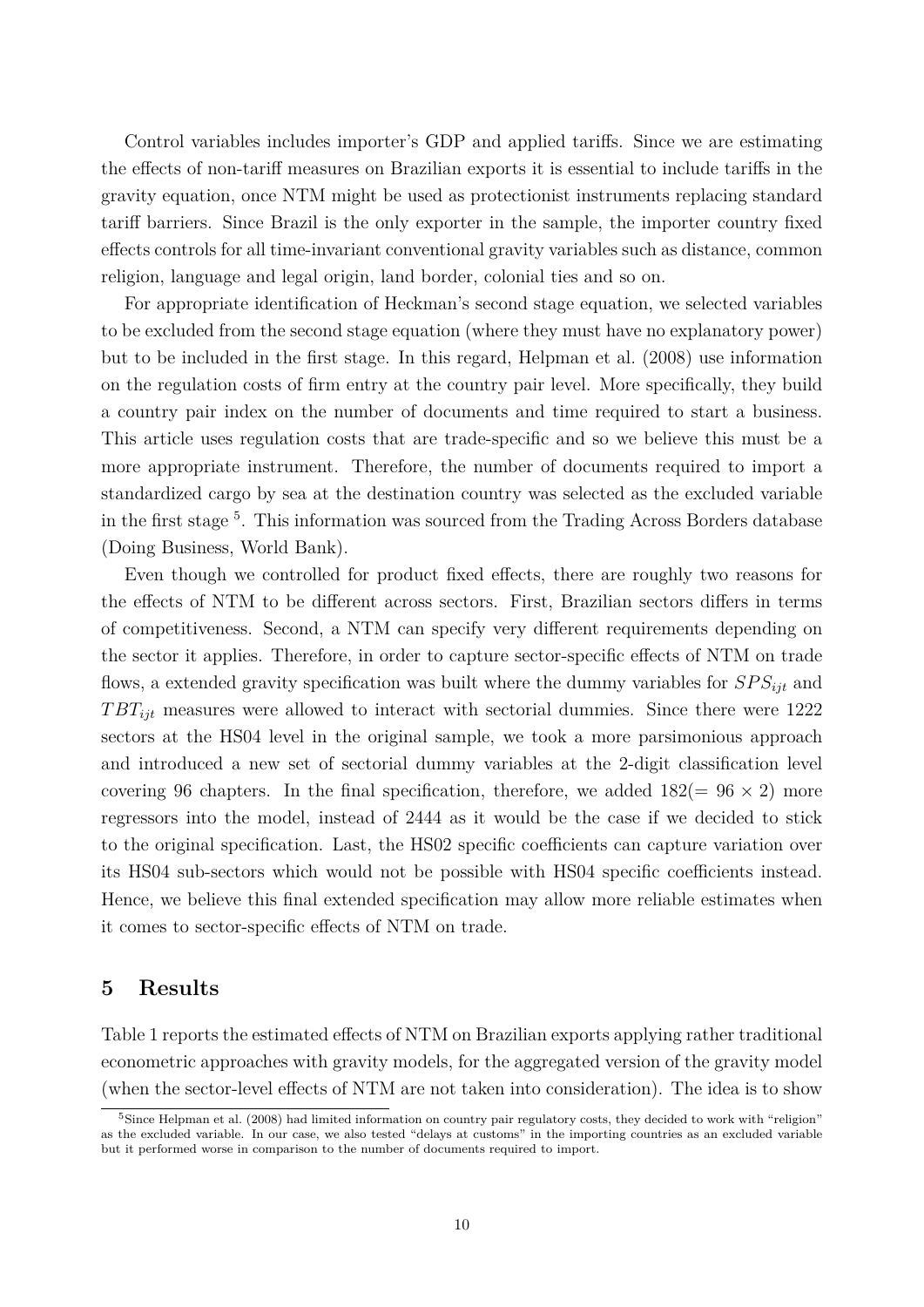how misleading traditional approaches may be, when some of the issues raised in the recent literature on gravity models are ignored. While columns 1, 2 and 3 reports the effects of NTM (TBT + SPS) on Brazilian exports, columns 4, 5 and 6 split the NTM dummy variable into two distinct dummies: one to capture the effects of TBT measures and another one to capture the effects of SPS measures. As shown in column 1 for a pooled OLS regression, when no fixed effects are taken into consideration, the impacts of NTM on trade flows are positive and statistically significant at 1%. When both country-specific and product-specific fixed effects are added to the model (column 2), it turns out that the estimated coefficient on the NTM dummy variable becomes negative and statistically not different from zero. Column 3 shows the results now using a fixed panel specification where the estimated coefficient on the NTM dummy variable becomes positive but remains statistically not different from zero. When the NTM dummy variable is split into TBT and SPS dummies, the results are qualitatively similar, exception made to the coefficient on the SPS measure, that now becomes statistically different from zero through columns 4-6.

|                         | <b>OLS</b>            | <b>OLS</b>   | FE           | <b>OLS</b>        | <b>OLS</b>  | FE           |
|-------------------------|-----------------------|--------------|--------------|-------------------|-------------|--------------|
|                         | (1)                   | (2)          | (3)          | $\left( 4\right)$ | (5)         | (6)          |
| <b>NTM</b>              | $0.65\overline{9***}$ | $-0.0301$    | 0.0211       |                   |             |              |
|                         | (0.0703)              | (0.0328)     | (0.0289)     |                   |             |              |
| TBT                     |                       |              |              | $0.414***$        | $-0.00257$  | 0.0179       |
|                         |                       |              |              | (0.0622)          | (0.0330)    | (0.0303)     |
| <b>SPS</b>              |                       |              |              | $0.901***$        | $-0.203**$  | $0.128**$    |
|                         |                       |              |              | (0.161)           | (0.0828)    | (0.0502)     |
| Tariff                  | 0.0157                | $-0.00477**$ | $0.00321***$ | 0.0111            | $-0.00452*$ | $0.00320***$ |
|                         | (0.00965)             | (0.00239)    | (0.00108)    | (0.00920)         | (0.00236)   | (0.00108)    |
| log(GDP)                | $0.356***$            | $0.710***$   | $0.878***$   | $0.350***$        | $0.712***$  | $0.878***$   |
|                         | (0.0161)              | (0.0415)     | (0.0390)     | (0.0163)          | (0.0415)    | (0.0390)     |
| Mercosur                | $2.375***$            | $-0.228***$  | $-0.374***$  | $2.350***$        | $-0.229***$ | $-0.372***$  |
|                         | (0.0759)              | (0.0660)     | (0.0610)     | (0.0758)          | (0.0660)    | (0.0611)     |
| FE: Country and Product | $\rm No$              | Yes          | No           | N <sub>o</sub>    | Yes         | $\rm No$     |
| FE: Country-Product     | No                    | $\rm No$     | Yes          | N <sub>o</sub>    | $\rm No$    | Yes          |
| Observations            | 318896                | 318896       | 318896       | 318896            | 318896      | 318896       |
| Adj. $R^2$              | 0.087                 | 0.481        |              | 0.089             | 0.481       |              |

Table 1: Aggregate effect of NTMs on Brazilian exports: OLS and Fixed effects

Note: Product cluster-robust standard errors in parenthesis. All regressions includes time fixed effects.

The simulations for the two-stage Heckman selection model are shown in Table 2. As in Table 1, the first columns in the table (columns 1-4) show the results for the effects of NTM on Brazilian exports, while the last columns (columns 5-8) show the results for the individual effects of both TBT and SPS measures.

The two-stage Heckman selection model explains both the domestic firm decision on whether or not to become an exporter to a given destination (first stage probit regressions in columns 1 and 5) as well as on how much to export (second stage OLS regression in columns 3, 4, 7 and 8). More precisely, the first-stage equation is devoted to explain the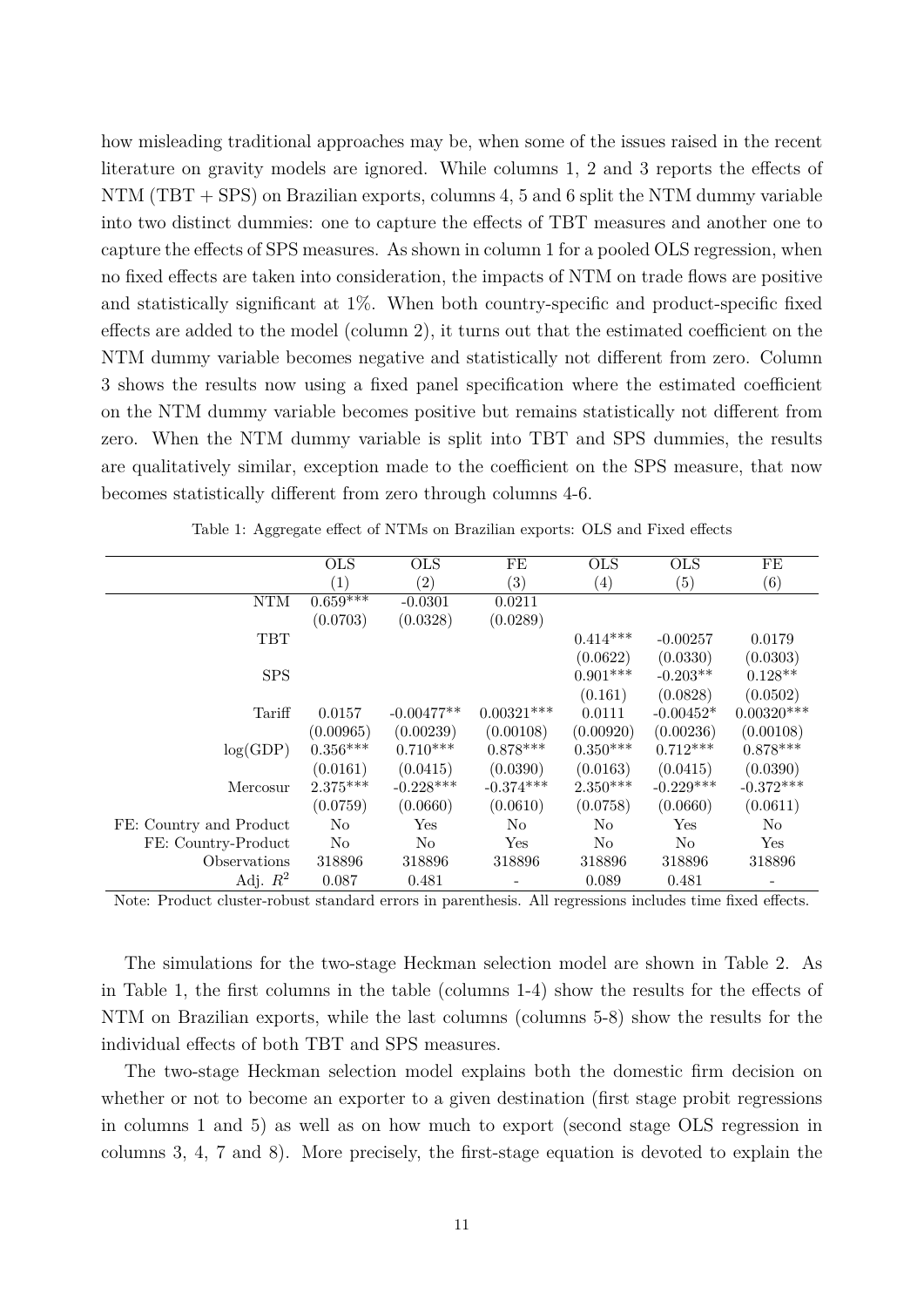sector-level extensive margin of Brazilian exports while the second stage equation explains the sector-level intensive margin decision of existing exporters. Results in Table 2 suggest that a NTM can affect both the sector-level extensive and intensive margins decisions.

|            | Probit                     | <b>OLS</b>        | Heckman         | <b>HMR</b>        | Probit            | <b>OLS</b>                                                       | Heckman     | <b>HMR</b> |
|------------|----------------------------|-------------------|-----------------|-------------------|-------------------|------------------------------------------------------------------|-------------|------------|
|            | (1)                        | $\left( 2\right)$ | (3)             | $\left( 4\right)$ | $\left( 5\right)$ | (6)                                                              | (7)         | (8)        |
| NTM        | $-0.0558***$               | $-0.0302$         | $-0.147***$     | $-0.0251$         |                   |                                                                  |             |            |
|            | (0.0135)                   | (0.0328)          | (0.0321)        | (0.0514)          |                   |                                                                  |             |            |
| <b>TBT</b> |                            |                   |                 |                   | $-0.0452***$      | $-0.00258$                                                       | $-0.116***$ | 0.00167    |
|            |                            |                   |                 |                   | (0.0125)          | (0.0330)                                                         | (0.0320)    | (0.0456)   |
| <b>SPS</b> |                            |                   |                 |                   | $-0.150***$       | $-0.203**$                                                       | $-0.397***$ | $-0.189$   |
|            |                            |                   |                 |                   | (0.0353)          | (0.0828)                                                         | (0.0844)    | (0.131)    |
| Tariff     | $0.00682***$               | $-0.00477**$      | $0.00993***$    | $-0.00539$        | $0.00703***$      | $-0.00452*$                                                      | $0.0105***$ | $-0.00518$ |
|            | (0.00179)                  | (0.00239)         | (0.00259)       | (0.00527)         | (0.00176)         | (0.00236)                                                        | (0.00252)   | (0.00530)  |
| log(GDP)   | $0.321***$                 | $0.710***$        | $1.146^{***}\;$ | $0.681***$        | $0.323^{***}\,$   | $0.712***$                                                       | $1.150***$  | $0.682***$ |
|            | (0.0159)                   | (0.0416)          | (0.0461)        | (0.224)           | (0.0159)          | (0.0416)                                                         | (0.0457)    | (0.220)    |
| Mercosur   | $-0.157***$                | $-0.228***$       | $-0.393***$     | $-0.214*$         | $-0.158***$       | $-0.229***$                                                      | $-0.396***$ | $-0.214*$  |
|            | (0.0289)                   | (0.0661)          | (0.0655)        | (0.126)           | (0.0289)          | (0.0661)                                                         | (0.0655)    | (0.125)    |
| log(Doc.)  | $-0.0429***$               | $-0.00390$        |                 |                   | $-0.0438***$      | $-0.00412$                                                       |             |            |
|            | (0.0126)                   | (0.0298)          |                 |                   | (0.0126)          | (0.0298)                                                         |             |            |
| Mills      |                            |                   | $2.829***$      |                   |                   |                                                                  | $2.836***$  |            |
|            |                            |                   | (0.125)         |                   |                   |                                                                  | (0.121)     |            |
| Heterog.   |                            |                   |                 | 0.0908            |                   |                                                                  |             | 0.0941     |
|            |                            |                   |                 | (0.694)           |                   |                                                                  |             | (0.680)    |
| Obs.       | 1638279                    | 318896            | 318873          | 318896            | 1638302           | 318896                                                           | 318873      | 318896     |
| Adj. $R^2$ | 0.526<br>11 נוניוני ולא הי | 0.481             | 0.502           | 0.481<br>A 11     | 0.526             | 0.481<br>$\cdot$ $\cdot$ $\cdot$ $\cdot$ $\cdot$ $\cdot$ $\cdot$ | 0.502       | 0.481      |

Table 2: Aggregate effect of NTMs on Brazilian exports: Heckman and HMR(2008)

Note: Product cluster-robust standard errors in parenthesis. All regressions includes country, product and time fixed effects.

A qualitative assessment of the results reported in the first and second columns of Table 2 suggest that most of the variables that help to explain the extensive margin decision of Brazilian exporters (Probit estimation) also explain their intensive margin decisions (pooled OLS). The resulting correlation between residuals from the two equations highlights the importance of zero trade flows to be taken into account in gravity estimations, as it points out to the existence of sample selection bias. As a matter of fact, when the Mills ratio estimated in the first-stage is added to the second stage equations (columns 3 and 7) the results clearly suggest that ignoring sample selection bias in traditional gravity models (columns 2 and 6) may lead to a significant underestimation of the effects of NTM on trade flows (downward bias). When it comes to the effects of sector-specific firm heterogeneity on Brazilian exports, results in columns 4 and 8 suggest that they are not statistically different from zero. Moreover, controlling for sector-specific firm heterogeneity does not seem to alter significantly the coefficients from traditional gravity estimations using OLS (columns 2 and 6), even though it tends to slightly understate their effects on trade flows, as predicted by Helpman et al. (2008).

The results in Table 2 clearly suggest that controlling for sample selection bias is relatively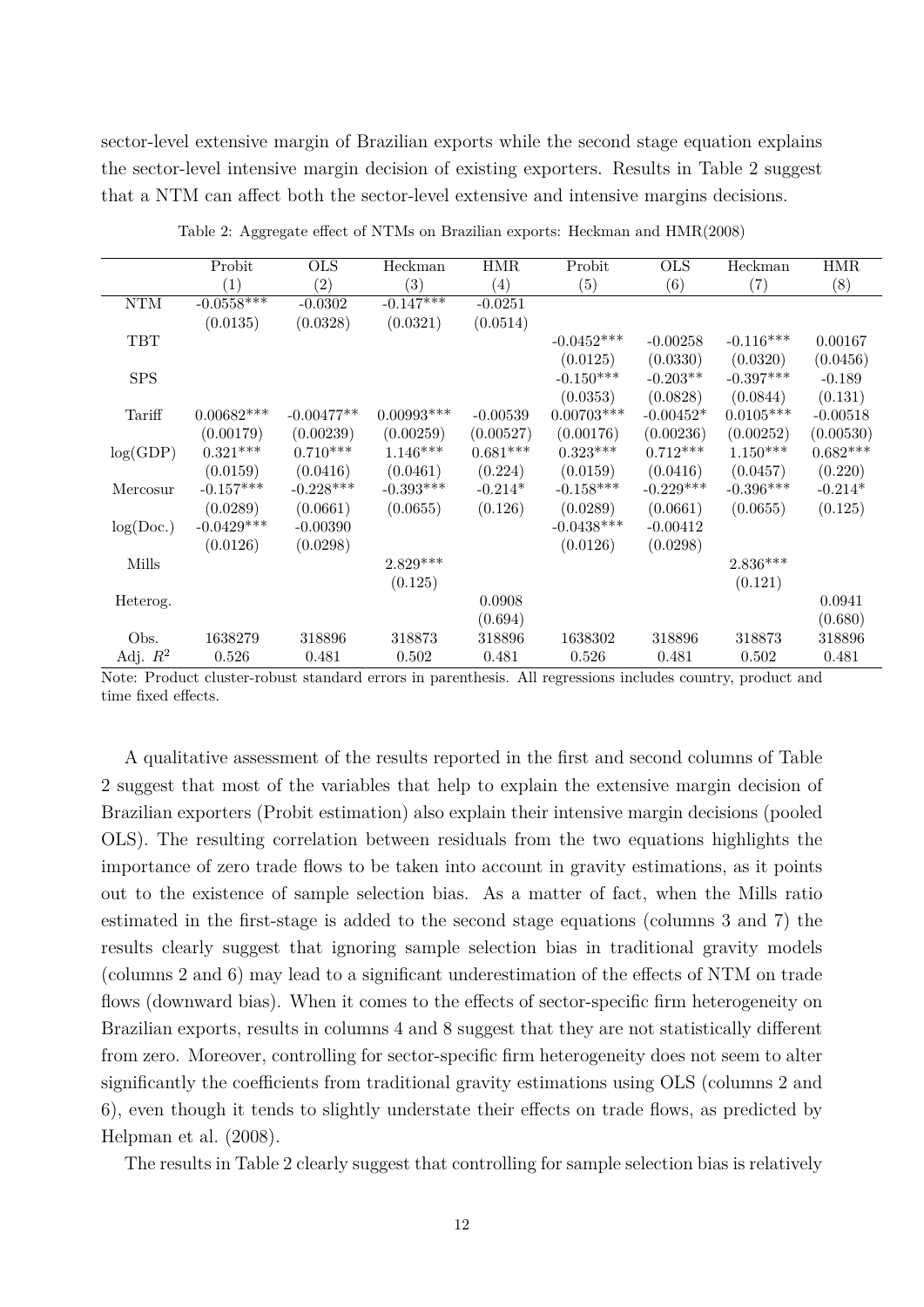more important than controlling for firm heterogeneity when it comes to explaining the impacts of NTM on Brazilian sector-level exports. This result is in apparently in conflict with Helpman et al. (2008) predictions about the relative magnitude of these two effects, suggesting that the higher relevance of firm heterogeneity in explaining trade flows, as obtained by them using country-level bilateral trade flows, may be dependent on the existing level of aggregation in the database.

Table 3 reports the results for the extended model, when 96 (HS02) sector dummy variables are allowed to interact with both TBT and SPS dummy variables, resulting in 192 new regressors. Results in columns 1 to 4 are the same as the ones reported in columns 5 to 7 of Table 2 for the group of controls and are represented again for the sake of comparison. As can be seen from columns 5 to 8 in Table 3, extending the model to capture the sector-level impacts of TBT and SPS measures slightly improves the fit without significantly changing the coefficients for the group of control variables, attesting the robustness of our results.

|            | Aggregate NTM effects |                   |                       |            |                       | Disaggregate NTM effects by HS02 |             |                       |  |
|------------|-----------------------|-------------------|-----------------------|------------|-----------------------|----------------------------------|-------------|-----------------------|--|
|            | Probit                | <b>OLS</b>        | Heckman               | <b>HMR</b> | Probit                | OLS                              | Heckman     | <b>HMR</b>            |  |
|            | (1)                   | $\left( 2\right)$ | $\left( 3\right)$     | (4)        | (5)                   | (6)                              | (7)         | (8)                   |  |
| log(PIB)   | $0.323***$            | $0.712***$        | $1.1\overline{50***}$ | $0.682***$ | $0.35\overline{1***}$ | $0.738***$                       | $1.200***$  | $0.63\overline{5***}$ |  |
|            | (0.0159)              | (0.0416)          | (0.0457)              | (0.220)    | (0.0158)              | (0.0418)                         | (0.0455)    | (0.169)               |  |
| Mercosul   | $-0.158***$           | $-0.229***$       | $-0.396***$           | $-0.214*$  | $-0.151***$           | $-0.213***$                      | $-0.357***$ | $-0.169*$             |  |
|            | (0.0289)              | (0.0661)          | (0.0655)              | (0.125)    | (0.0291)              | (0.0662)                         | (0.0660)    | (0.0970)              |  |
| log(Doc.)  | $-0.0438***$          | $-0.00412$        |                       |            | $-0.0510***$          | $-0.00747$                       |             |                       |  |
|            | (0.0126)              | (0.0298)          |                       |            | (0.0128)              | (0.0298)                         |             |                       |  |
| Mills      |                       |                   | $2.836***$            |            |                       |                                  | $2.777***$  |                       |  |
|            |                       |                   | (0.121)               |            |                       |                                  | (0.111)     |                       |  |
| Heterog.   |                       |                   |                       | 0.0941     |                       |                                  |             | 0.294                 |  |
|            |                       |                   |                       | (0.680)    |                       |                                  |             | (0.475)               |  |
| Obs.       | 1638302               | 318896            | 318873                | 318896     | 1638279               | 318896                           | 318896      | 318896                |  |
| Adj. $R^2$ | 0.526                 | 0.481             | 0.502                 | 0.481      | 0.532                 | 0.488                            | 0.508       | 0.488                 |  |

| Table 3: Disaggregate effect vs aggregate specification |  |  |
|---------------------------------------------------------|--|--|
|                                                         |  |  |

Note: Product cluster-robust standard errors in parenthesis. All regressions includes country, product and time fixed effects.

It is important to notice that the estimated coefficients from the two-stage Heckman selection model do not coincide with the marginal effects. For instance, since our results suggest that firm heterogeneity does not play a role in explaining Brazilian sectoral exports, the marginal effects for the second stage equation can be calculated as: <sup>6</sup>

$$
me = \beta + \beta_{\lambda} \left[ \lambda (\beta^* N T M_{ijt} + Z_{ijt} \theta^* + \alpha_i^* + \gamma_j^* + \eta_t^*) - \lambda (Z_{ijt} \theta^* + \alpha_i^* + \gamma_j^* + \eta_t^*) \right]
$$
(3)

where, formally,  $me = \mathbb{E}[y_{ijt}|W^*, NTM_{ijt} = 1] - \mathbb{E}[y_{ijt}|W^*, NTM_{ijt} = 0]$ 

<sup>6</sup>In fact, we are calculating the discrete change effects once we are estimating the effects of dummy variables.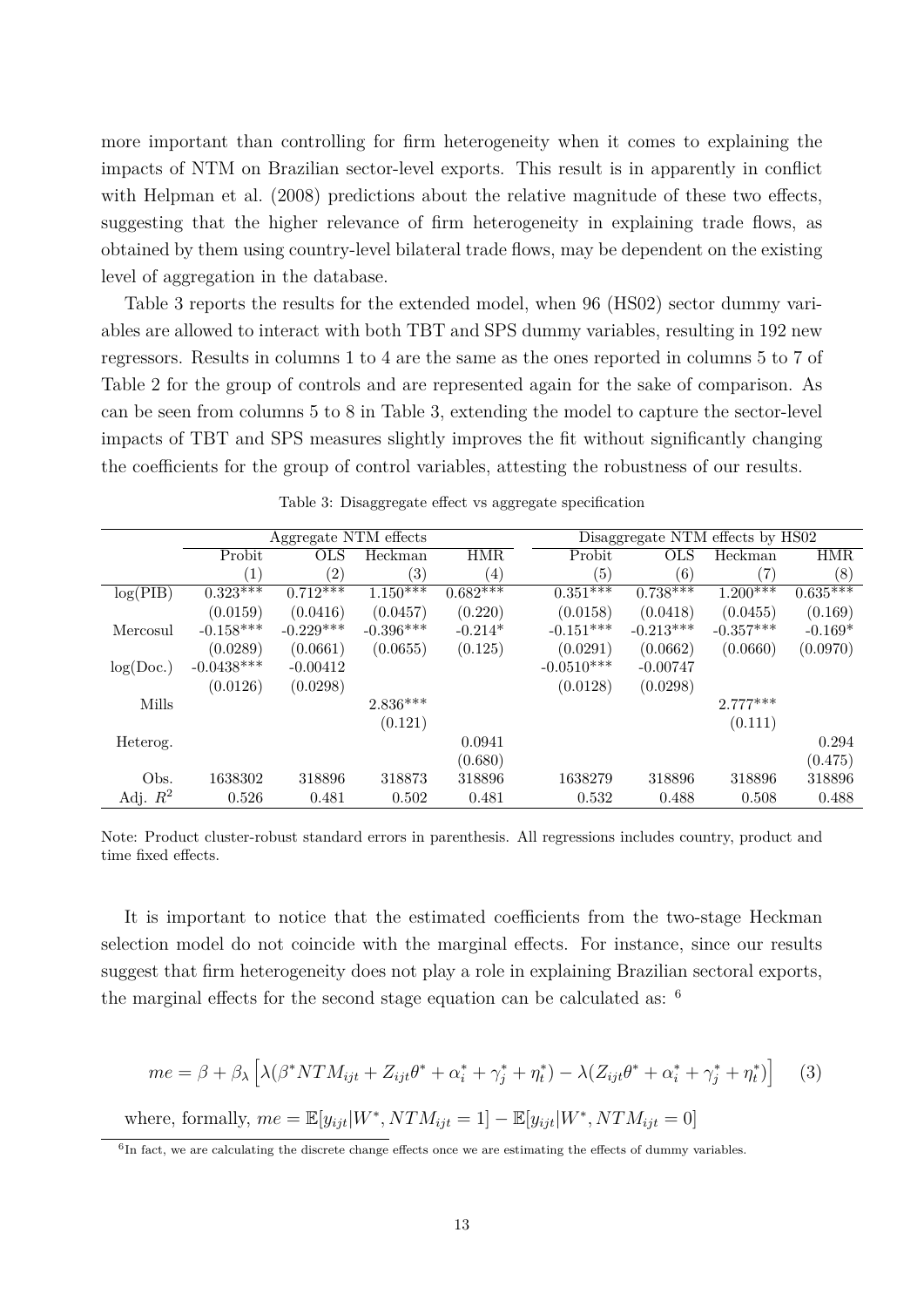#### **5.1 Sectorial results and policy implications**

Results from the two-stage Heckman selection model suggested that, on average, a NTM works as a trade barrier for both margins of Brazilian exports, extensive and intensive, harming the trade performance of both potential as well as current exporters in the country. As new production requirements are imposed to exporting firms, higher production costs are an obvious channel through which a NTM may affect exporters.

However, a sector-level analysis on the effects of NTM over Brazilian exports reveals that its effects on trade are not unambiguously negative. For instance, Figures 4 and 5 show the sector-level marginal effects of TBT and SPS on Brazilian exports, respectively, stemming from the first-stage equation of the (extended) Heckman selection model.



Figure 4: Marginal effect of SPS on sectoral Brazilian exports: Probit

Note: Marginal effects of products with statistically significant coefficients at 5 %.

As illustrated by the figures, existing TBT and SPS measures may actually help to burst exports in many sectors of the Brazilian economy, though they must be predominantly harmful as results in Table 2 have suggested. In order to reconcile this apparently conflicting results, it is important to keep in mind that a NTM may potentially affect exports through, at least, four main channels. First, as it imposes more strict requirements on production process by firms, it may lead to higher marginal costs to export. Second, more strict requirements on production may entail new investments in technology and equipments by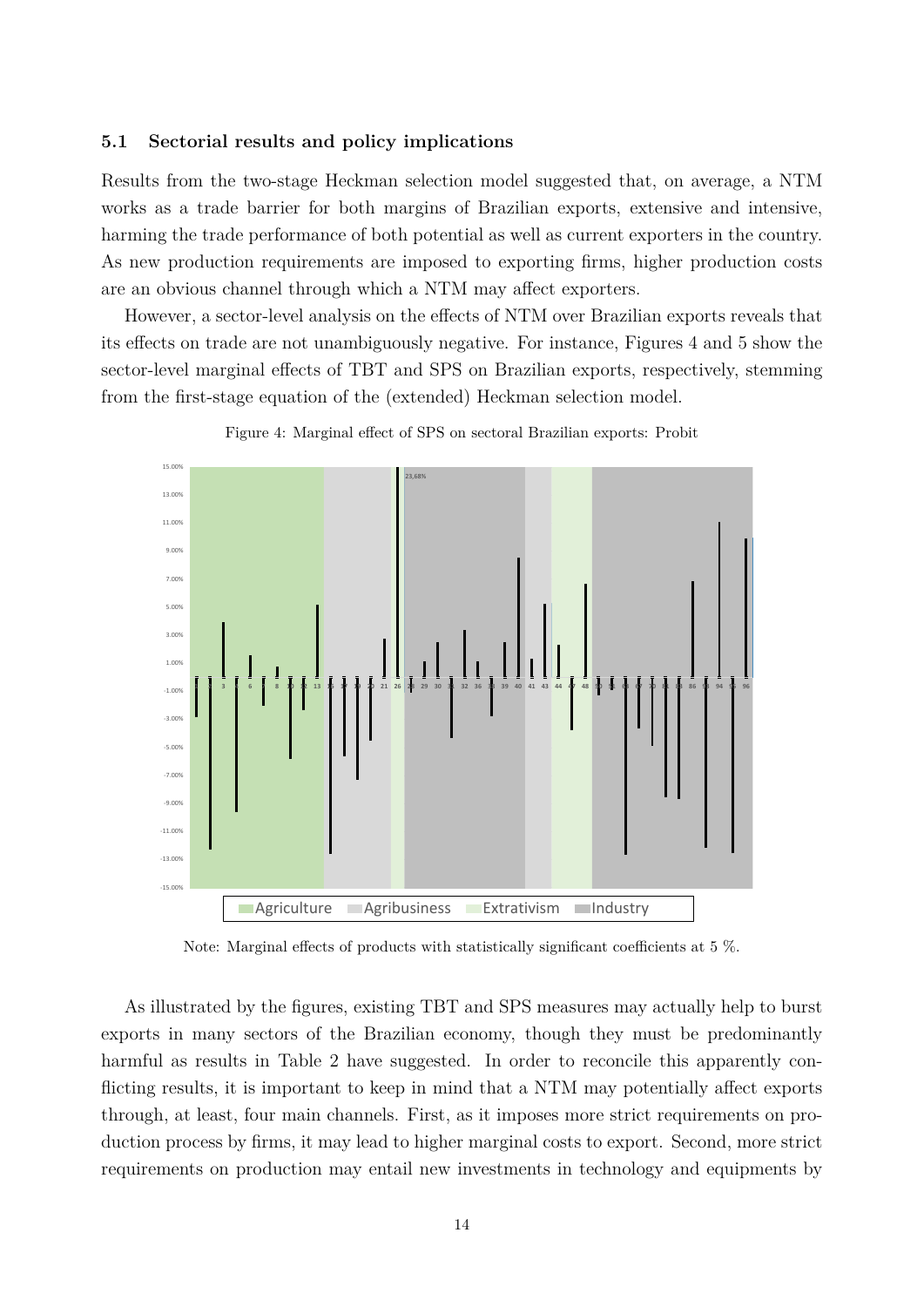

Figure 5: Marginal effect of TBT on sectoral Brazilian exports: Probit

Note: Marginal effects of products with statistically significant coefficients at 5 %.

firms, increasing fixed costs to export. Third, compliance with a NTM may positively affect consumer preferences in importing countries, shifting import demand and consequently bursting exports. Fourth, more efficient exporters tend to be more resilient to increasing costs of production then less efficient ones. Therefore, higher production costs are expected to be relatively more harmful to the exports of less efficient suppliers. In this case, depending on the magnitude of relative effects, more efficient suppliers may be better off with the imposition of a NTM.

The four operating channels can be better clarified through the equilibrium equations of a rather simple Cournot model of duopolistic competition, where firm 1 is the domestic exporter and firm 2 is a foreign competitor. Assuming, for the sake of simplicity, that these two firms export a homogeneous good, with fixed and marginal costs given respectively by *K*<sub>1</sub>, *c*<sub>1</sub>, *K*<sub>2</sub> *c*<sub>2</sub>, and that foreign demand is given by  $P = \alpha - q_1 - q_2$ , the Cournot-Nash equilibrium exporting volumes can be straightforwardly derived as:

$$
q_1 = \frac{\alpha - 2c_1 + c_2}{3}; q_2 = \frac{\alpha - 2c_2 + c_1}{3}
$$
 (4)

Equilibrium profits can be written as: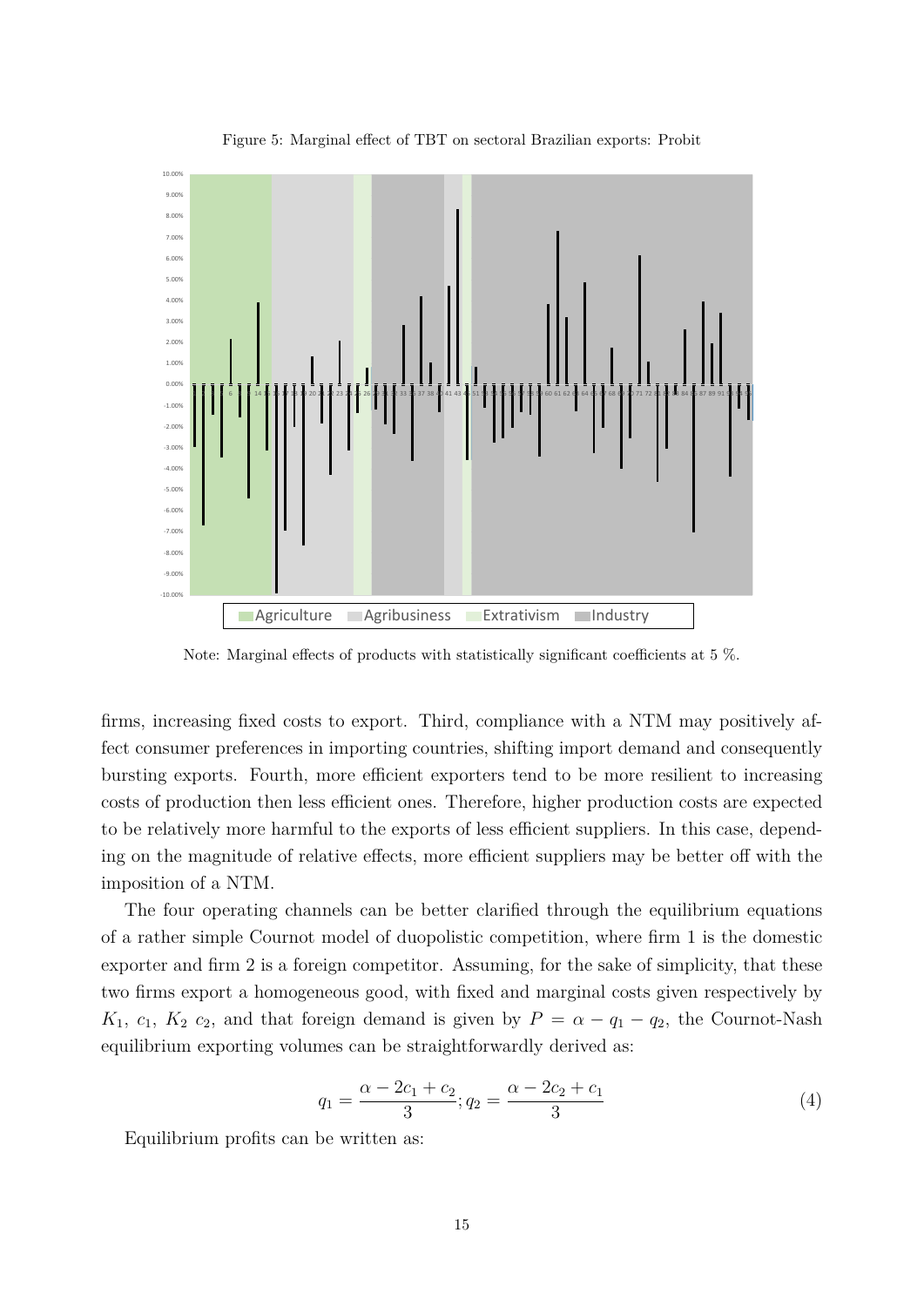$$
\pi_1 = \left(\frac{\alpha - 2c_1 + c_2}{3}\right)^2 - K_1; \pi_2 = \left(\frac{\alpha - 2c_2 + c_1}{3}\right)^2 - K_2
$$
\n(5)

From the equilibrium equations, it becomes clear how a NTM may affect the intensive and extensive margin decisions of exporting firms, according to equations (4) and (5), respectively. Through these equations, it is also clear how each of the four channels mentioned in previous paragraphs may influence firms decisions. Other things equal, (1) increasing marginal costs  $c_1$  and  $c_2$  lead to lower equilibrium exports; (2) increasing fixed costs  $K_1$  and  $K_2$  may lead to zero equilibrium exports, in case profits become negative; (3) increasing foreign demand  $\alpha$  lead to higher equilibrium export volumes; (4) if firm 1 (2) marginal costs become sufficiently higher, firm 2 (1) will have incentives to raise its equilibrium exports, while firm 1 (2) will lose market-share. Therefore, the net effect of a NTM on trade flows may be either positive or negative, depending on the relative magnitude and possible interactions among each of the four operating channels described.



Figure 6: Marginal effect of SPS on sectoral Brazilian exports: Heckman

Note: Marginal effects of products with statistically significant coefficients at 5 %.

Sector-level results for the extensive margin decision, represented in Figures 4 and 5, suggest that both SPS and TBT measures can negatively affect the probability of a Brazilian firm to become an exporter. This sectoral information has relevant implications for exporting promoting policies in the country, particularly the ones devoted to stimulate the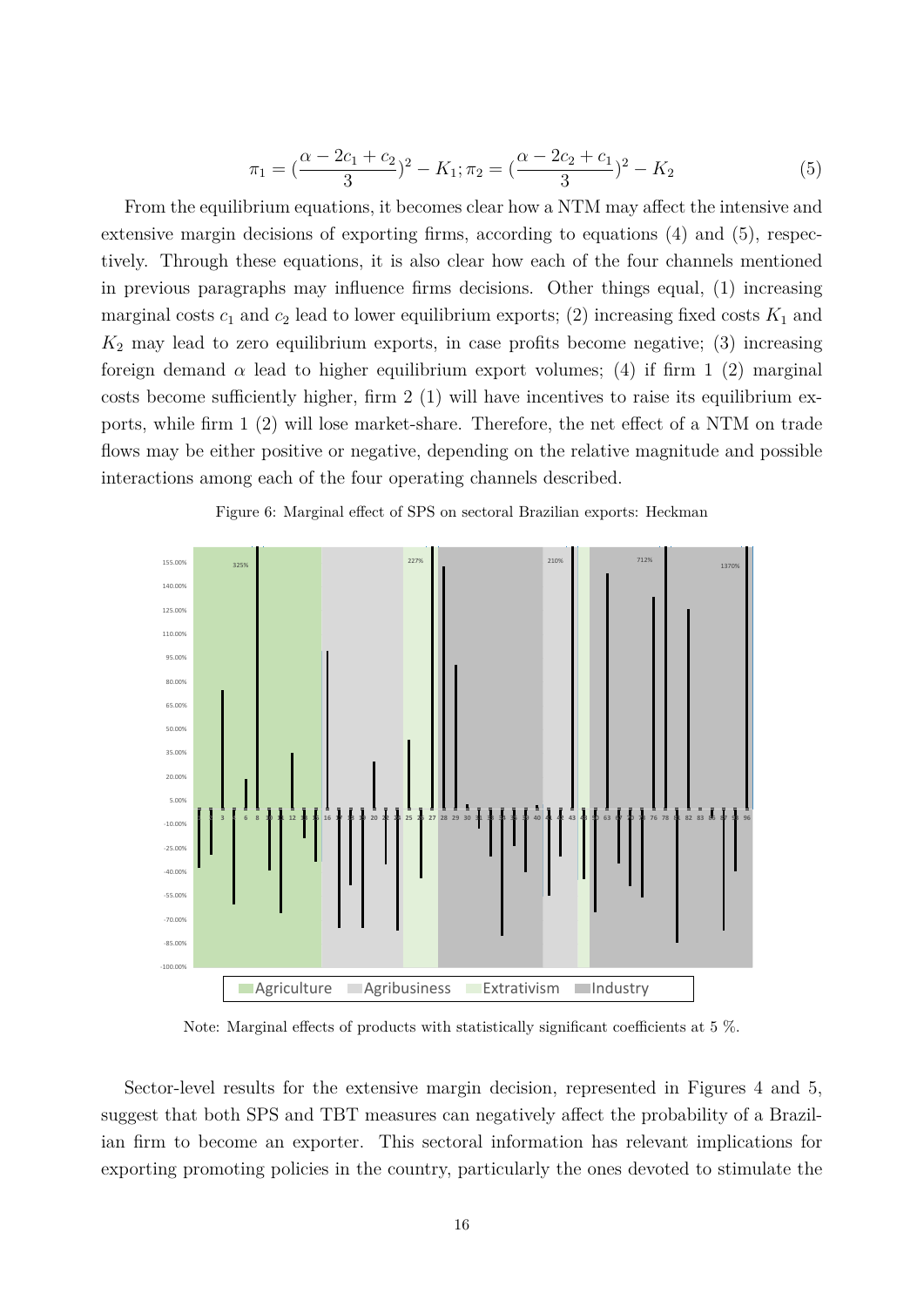participation of SMEs (Small and Medium sized Enterprises) in the international market. Ignoring the sector specific additional costs demanded for compliance with existing TBT and SPS measures in importing countries may significantly undermine the expected benefits of those policies.

When it comes to the intensive margin decisions, Figures 6 and 7 show that, though predominantly negative, existing TBT and SPS measures can again contribute to burst exports in several sectors of the Brazilian economy. Comparing their effects across sectors, while the negative effects of SPS measures tend to be evenly distributed among sectors in Brazil, the negative effects of TBT measures tend to be relatively more concentrated in capital intensive sectors, as one would expect, given the relatively higher concentration of TBT measures imposed on manufacturing exports.





Note: Marginal effects of products with statistically significant coefficients at 5 %.

# **6 Final remarks**

The number of TBT and SPS notifications at the WTO has grown significantly over the last decades, following the explosion of preferential trade agreements and the decline in global import tariffs. While recognized as legal instruments devoted to protect the welfare of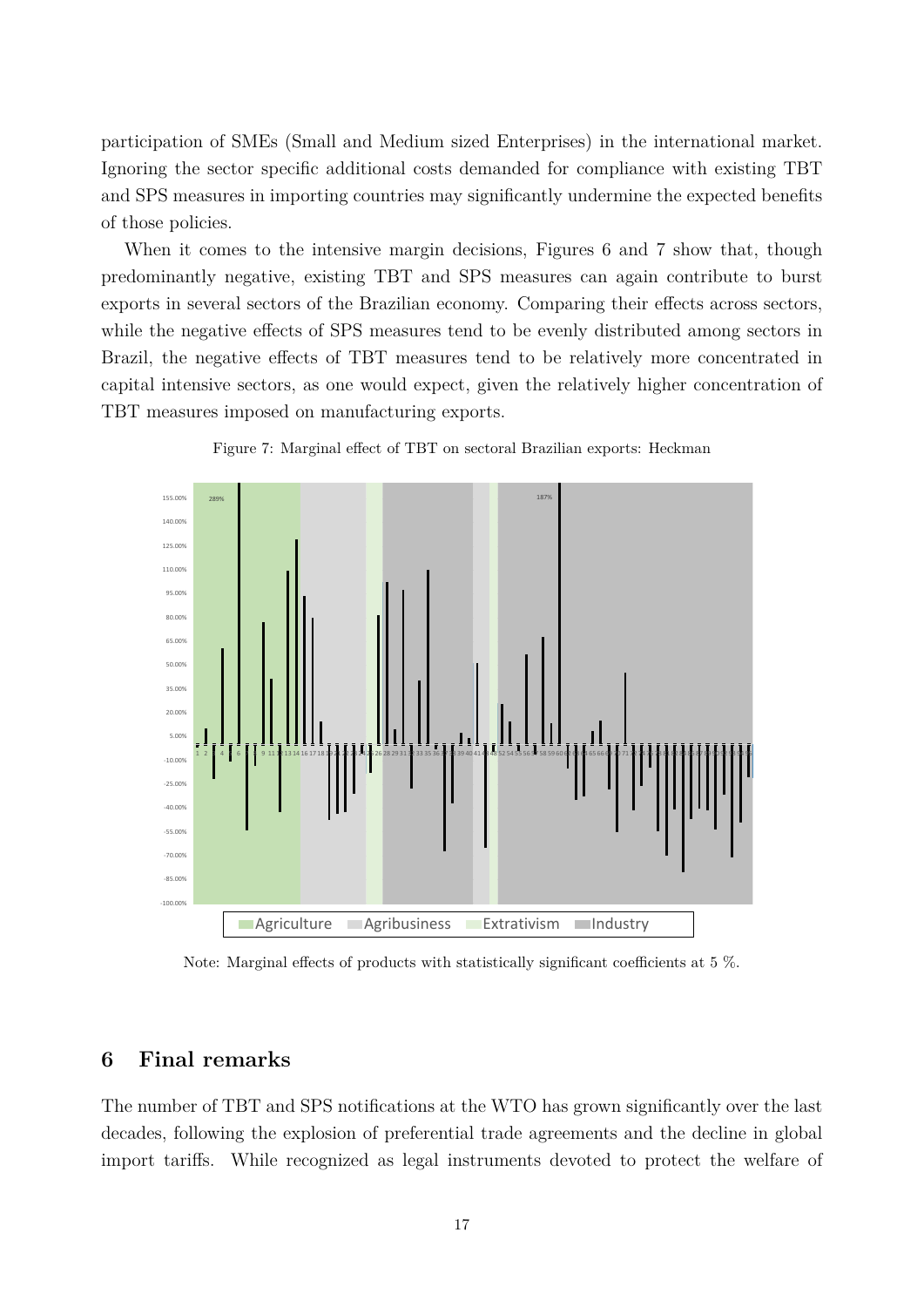importing countries, its widespread use has raised suspicions of a new wave of protectionism among WTO members.

Surprisingly, little evidence is available regarding the effects of those measures on trade flows, particularly in the case of Brazil. While not formally addressing the eventual opportunistic use of NTM against Brazilian exports, this paper has shown that TBT and SPS measures can indeed work as significant trade barriers for exporting firms in Brazil, depending on the sector where they are applied. In more extreme sector-level cases, existing SPS and TBT measures can even block the export potential of Brazilian firms, as the magnitudes of their estimated effects have suggested when the two-stage Heckman selection model was applied.

This paper has also touched upon another set of relevant issues on the impacts of NTM on trade flows. Starting with a new econometric specification based on the previous work by Helpman et al. (2008), it has shown how mild gravity approaches on the effects of NTM over trade flows may be misleading. When it comes to the channels through which a NTM may affect trade flows, this paper has presented a quite simple although formal theoretical framework based on oligopoly theory, able to clarify the net effects of NTM on both the extensive and intensive margins decisions of exporting firms. This simple framework offers a clear-cut economic rationale for the fact that existing TBT and SPS measures may not only work as trade barriers, but also as instruments to promote exports.

# **References**

- Anderson, J. E. and van Wincoop, E. (2003). Gravity with gravitas: A solution to the border puzzle, *American Economic Review* **93**(1): 170–192.
- Crivelli, P. and Groschl, J. (2012). The impact of sanitary and phytosanitary measures on market entry and trade flows, *Technical report*, Ifo Working Paper Series.
- Disdier, A.-C., Fontagné, L. and Mimouni, M. (2008). The impact of regulations on agricultural trade: Evidence from the sps and tbt agreements, *American Journal of Agricultural Economics* **90**(2): 336–350.
- Disdier, A.-C. and Marette, S. (2010). The combination of gravity and welfare approaches for evaluating nontariff measures, *American Journal of Agricultural Economics* **92**(3): 713– 726.
- Fontagné, L., Mimouni, M. and Pasteels, J.-M. (2005). Estimating the impact of environmental sps and tbt on international trade, *Integration and Trade Journal* **22**: 7–37.
- Heckman, J. J. (1979). Sample selection bias as a specification error, *Econometrica: Journal of the econometric society* pp. 153–161.